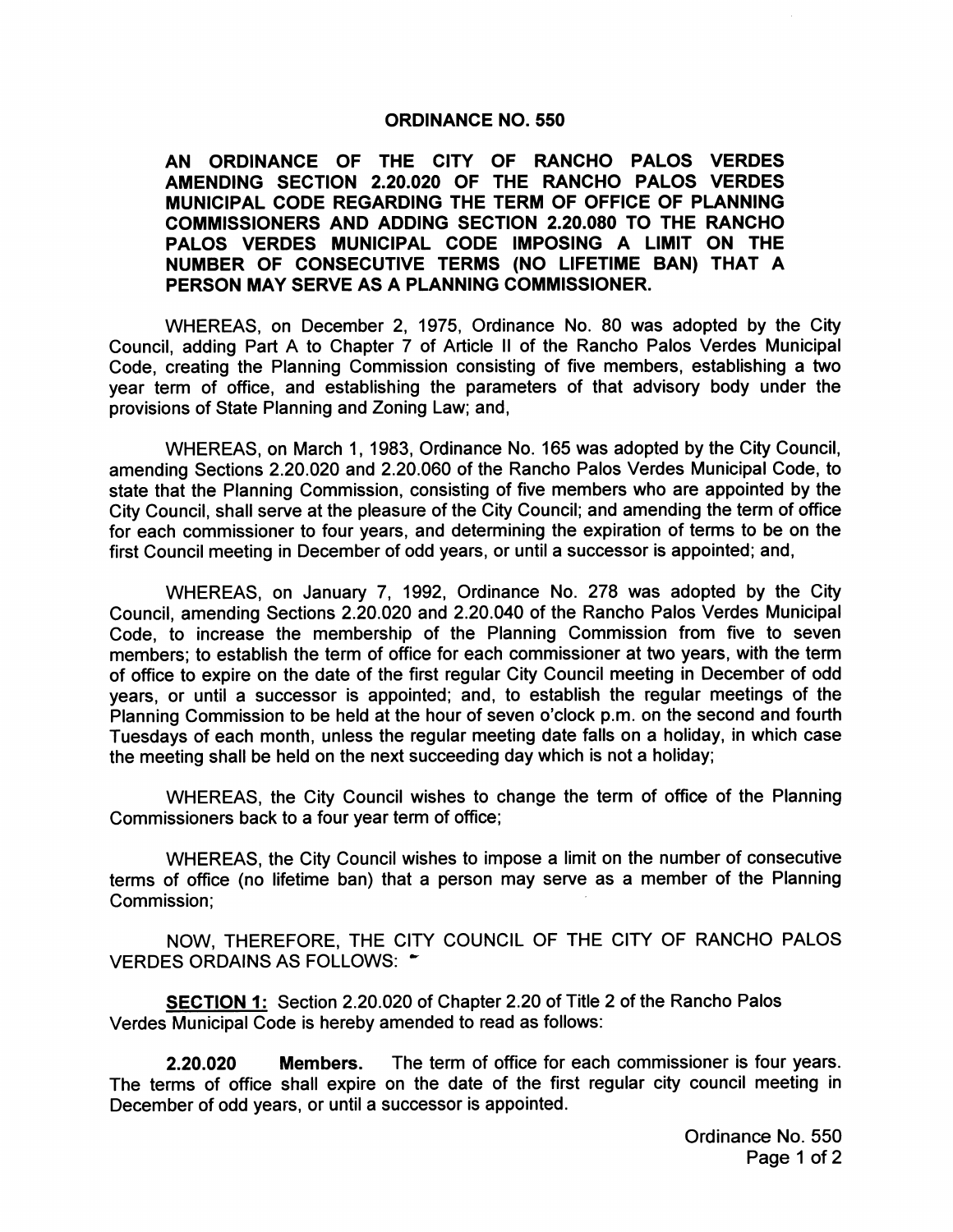SECTION 2: Chapter 2.20 of Title 2 of the Rancho Palos Verdes Municipal Code is hereby amended by adding Section 2.20.080, to read as follows:

## 2.20.080. Term Limits.

- a. No person shall serve more than two (2) consecutive terms of office as a member of the Planning Commission.
- b. For the purpose of this Section, a "term" shall mean any period of service on the Planning Commission that exceeds two years, and consecutive" shall mean immediately following, without an intervening hiatus in service.
- c. Any person who has served two (2) consecutive terms as a Member of the Planning Commission shall not be eligible to serve again until the expiration of at least six months after the end of that person's last term of office.
- d. The term limits imposed by this Section shall apply prospectively only to those terms of office that commence after the adoption of this ordinance by the City Council.

PASSED, APPROVED, AND ADOPTED this 19th day of November, 2013.

Vison Brook

<u>Norrlale</u> City Clerk

State of California State of California (3)<br>County of Los Angeles (3) ss City of Rancho Palos Verdes

I, Carla Morreale, City Clerk of the City of Rancho Palos Verdes, hereby certify that the whole number of members of the City Council of said City is five; that the foregoing Ordinance No. 550 passed first reading on November 6, 2013, was duly and regularly adopted by the City Council of said City at a regular meeting thereof held on November 19, 2013, and that the same was passed and adopted by the following roll call vote:

AYES: Campbell, Duhovic, Misetich and Mayor Brooks

NOES: None ABSENT: None ABSTAIN: Knight

Carla Marriale

City Clerk

Ordinance No. 550 Page 2 of 2